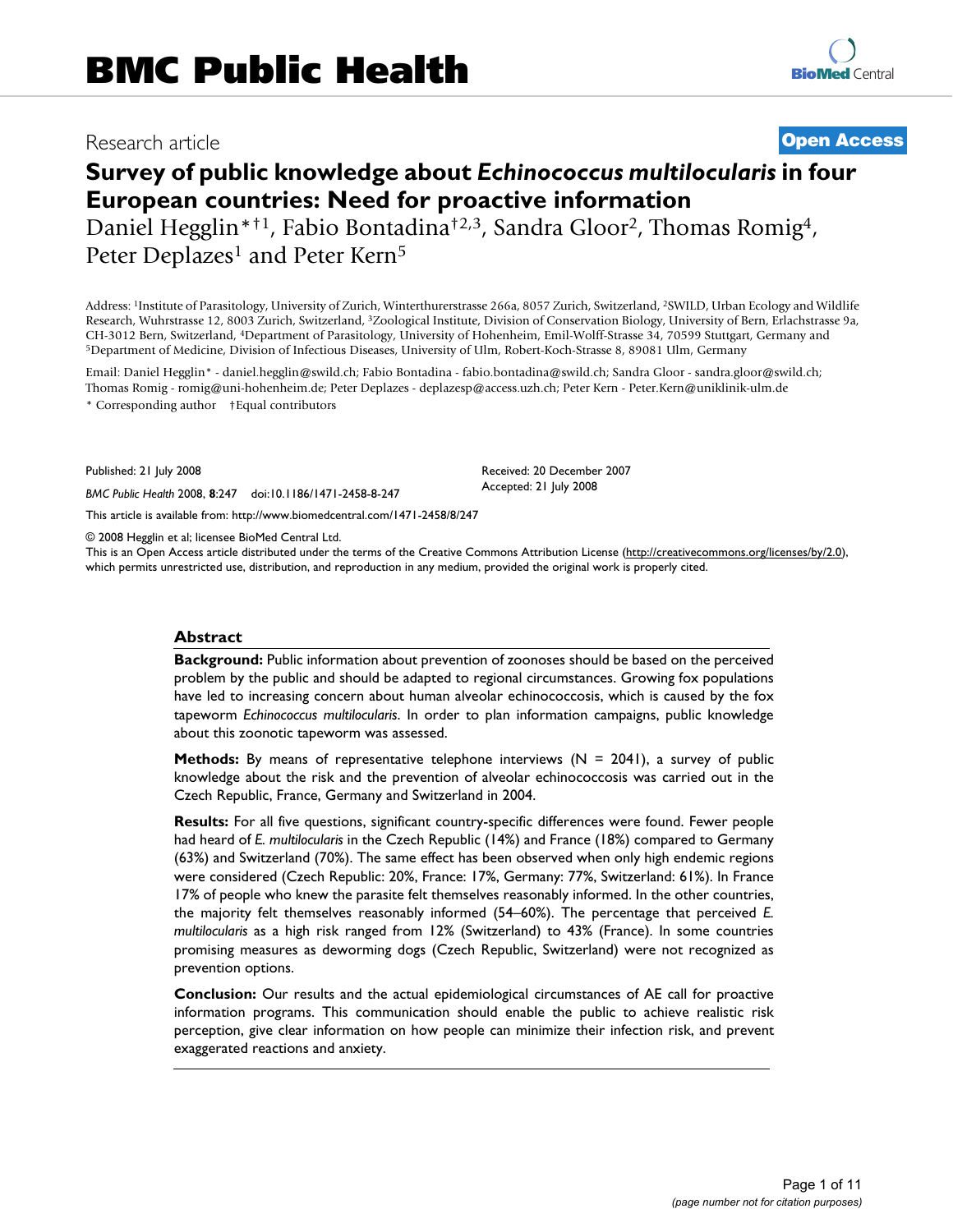# **Background**

Public attitudes towards zoonoses play a major role for a successful implementation of prevention, control and management measures [1]. The planning of such measures is as much a socio-political issue as a biological or parasitological one. The development of strategies to inform the public on risk and prevention of zoonoses must be based not only on the results of scientific research of risk factors but also on the analyses of the perception of the problem by the public [2,3]. This can differ from region to region. Therefore communication about prevention measures should be adapted to regional and population-specific situations.

Human alveolar echinococcosis (AE), caused by larval stages of the fox tapeworm *Echinococcus multilocularis* (EM), is a serious helminthic zoonosis [4]. In Europe, the life cycle predominantly involves red foxes *Vulpes vulpes* as definitive hosts and several rodent species as intermediate hosts [5]. Human infection risk is affected by environmental [6[,7\]](#page-9-0), occupational and behavioural [8,9] and socio-economic factors [10,11]. However, the environmental contamination with infective *E. multilocularis* eggs is mainly determined by prevalence rates in foxes and fox population densities [12].

After the successful rabies vaccination of foxes since the 1980s, European fox populations started to increase and are nowadays even higher than before the rabies epizootic [13]. Furthermore, foxes have started to colonize many conurbations and cities, thereby carrying *E. multilocularis* into close vicinity to humans [14]. Several recent studies suggest that an increase of fox populations can accompany increasing prevalence rates of *E. multilocularis* in foxes [15,16]. This suggests an increasing environmental contamination by infective *E. multilocularis* eggs in the past two decades and indeed a recent survey in Switzerland revealed an significantly increased incidence of AE after 2000 [17].

In order to plan effective information campaigns, public knowledge about *E. multilocularis*, human alveolar echinococcosis and possible control measures were assessed by means of telephone interviews in four European Countries. The objectives of the study were (1) to identify and understand the level of public knowledge on *E. multilocularis*, (2) to analyze the differences between the countries taking part in the survey, and (3) to draw conclusions for future country-specific information campaigns.

# **Methods**

For the study European countries were chosen with considerable difference in the dynamics of the fox populations, the epidemiology of *E. multilocularis* and the information on AE provided to the public. After a first

evaluation we selected the Czech Republic (CZ), France (FR), Germany (DE) and Switzerland (CH). Country-specific details are given below.

# *Czech Republic*

The Czech Republic is classified as rabies free since 2004 [18]. It is believed that fox populations have experienced a pronounced increase during the last decade [[19\]](#page-10-0). Urban foxes are reported from cities such as Prague and Pilsen (Martinek, pers. comm.). However, public awareness of urban foxes is minimal because of their low abundance.

Up to date only one human case of AE has been recorded [20]. The patient lived in West Bohemia. In this area prevalences of up to 63% have been found in foxes [[19](#page-10-0)]. Pavlasek detected *E. multilocularis* in foxes from North, Central and Southern Bohemia [21] and unpublished records of infected foxes are reported from the eastern part of Czech Republic [21,22].

The presence of *E. multilocularis* was communicated to the Czech public for the first time in spring 1999 by a popular television broadcast. The contribution was prepared as shocking reportage (Martinek, pers. comm.). Subsequently many articles with inaccurate information were published. In response a TV production was broadcast by the state TV with cooperation of the Academy of Sciences of Czech Republic. This program (1999) was the only information provided on a national level before the public survey of this study started.

# *France*

Rabies was eliminated in France in 1998 [23]. Correspondingly a significant increase of fox density indices has been reported [13]. Urban foxes are present in several cities in France, but the actual national status has not been systematically documented [24,25].

In France 212 cases of human AE were diagnosed between 1981 and 2000 [26]. Most cases were concentrated in Eastern France (Franche Comté, Lorraine and Haute Savoie). Some cases were also clustered in the Department of Auvergne [26,27]. This distribution corresponds with the distribution of *E. multilocularis*–infected foxes [28].

Public information on *E. multilocularis* has been carried out mainly at a regional level in areas where the parasite has long been known. At a national level an information leaflet was issued by the French Ministry of Health. However, this leaflet was distributed only after our public inquiry in autumn 2004 (Raoul, pers. comm.).

# *Germany*

There still exists a residual rabies focus in the border triangle of Hessen, Baden-Wuerttemberg and Rhineland Palat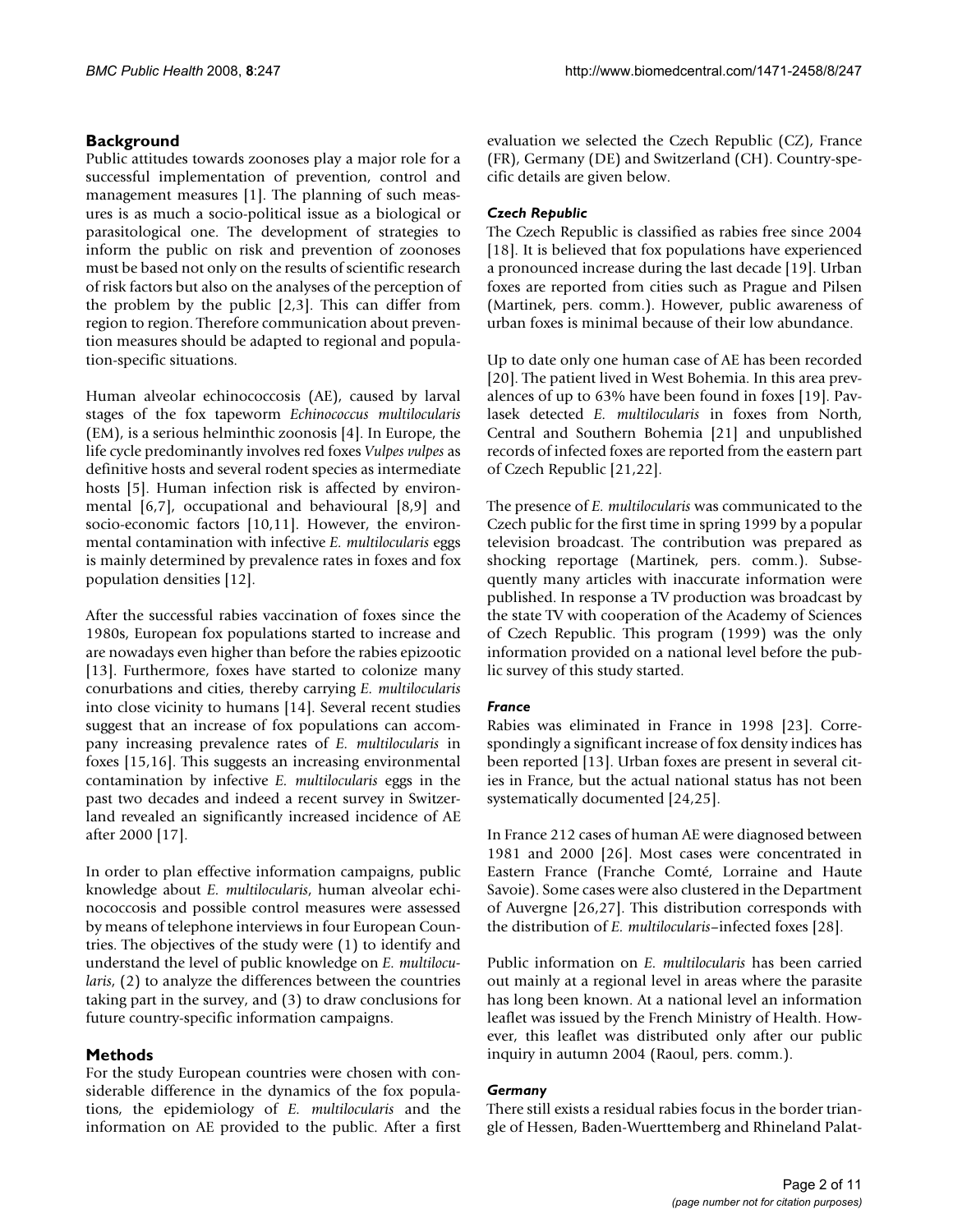inate [29]. However, the decline of rabies seems to parallel increasing fox populations [13]. There exists no systematic survey on urban foxes in Germany, but they seem to be present in many cities: for example in Berlin [30], Kassel (Hesse, U. Hohmann, pers. Comm.), Munich [31] and Stuttgart [32].

A total of 102 human cases of AE were recorded between 1981 and 2000 [26]. Most cases are clustered in the southern federal states Baden-Wuerttemberg and Bavaria [26]. Today this parasite has been confirmed in all regions of Germany [33]. However, high prevalences exceeding 30% are mainly reported from fox populations of the south of the country [33]. In northern Germany areas of high endemicity appear to be interspersed focally in low endemicity regions [34,35].

*E. multilocularis* received regular public attention through numerous articles and broadcasts during the past two decades. However, there has been no information campaign on a national level. In federal states with high prevalences of *E. multilocularis* the public is officially informed with leaflets and newspaper articles.

# *Switzerland*

Switzerland was declared rabies free in 1999 [36]. The Swiss hunting statistics gives evidence for a strong increase of the Swiss fox population from the mid 1980ies to the mid 1990ies (Swiss Federal Office for Environment). Urban foxes have been recorded in all Swiss cities [[14] and unpublished data]. In Zurich, the largest Swiss city, fox density was estimated to be 9.8–11.2 adult foxes per km2 [37].

Between 1952 and 2005 a total of 494 cases of human AE have been recorded with patients originating from all parts of Switzerland [17]. However, there exist huge differences in the prevalences of *E. multilocularis* in foxes, with high rates in northern cantons and low rates in cantons within and south of the Alps.

Information on the fox tapeworm was intensively carried out in the 1980s. With regard to prevention the information is concentrated on berries, fruits and vegetables contaminated by EM eggs, gardening and handling foxes. In the German part of Switzerland, an extensive information campaign (INFOX) started in 1997 [38].

# *Inquiry*

We undertook a public survey by telephone. The interviews were conducted in the framework of an omnibus by ISO certified (ISO 9001:2000) marketing companies (Synovate GmbH, Wiesbaden, Germany: Czech Republic, France, Germany; IHA-GfK AG, Hergiswil, Switzerland: Switzerland). An Omnibus is a multipurpose survey,

where several clients share the same questionnaire. It is a cost-effective method, since all fixed costs are shared. Omnibuses are carried out as nationwide studies.

The interviews were held between March 29 and May 28, 2004. In Czech Republic, France and Germany, an automated dialling system was used to randomly select listed and unlisted telephone numbers (RDD). In Switzerland, where most numbers are listed (92% in 2004 [39]), the random sample was based on listed numbers only and interviews were conducted in German and French according to the prevailing mother tongue of the region. The single Swiss Canton where the majority is of Italian mother tongue (Ticino) was not considered in the survey. Cell phones were not included in all countries.

The interviews were carried out according to the "Random-Quota" method, i.e. regions and community size were randomly selected and age and sex were chosen according to a representative quota. Up to 5 attempts were made to contact each number. For each country, a population sample of  $\geq 500$  women and men between 15 and 74 years was interviewed. The data was weighted according to "quota" and standardized on a sample size of 500 persons.

In 2004, there were 3.6 Mio main telephone lines in the Czech Republic (population: 10.2 Mio, proportion: 35%), 33.9 Mio in France (60.6 Mio, 56%), 54.3 Mio in Germany (82.4 Mio, 66%) and 5.4 Mio in Switzerland (7.5 Mio, 72%). The omnibus surveys from Synovate GmbH go through to someone in a mean percentage of 83.1% and a mean percentage of 14.1% of the persons are willing to give an interview. The rest of the called persons either do not fit the quota or they refuse to participate. The response rates are not significantly different between the three countries. The corresponding percentages for Switzerland, where only listed numbers where called, are roughly 70% (successful contacts) and 35% (effective interviews).

The survey consisted of five questions (Table 1). The first question asked about the attitude towards urban foxes. Then people were asked about their knowledge of EM (question 2). People who had heard about EM were asked a further three questions concerning their perception of information received (question 3), their risk perception (question 4) and their knowledge about possible countermeasures against an infection with AE (question 5). The questionnaire was translated into Czech, French and German by national experts in helminthology who were familiar with the common terms concerning this zoonosis (see Additional file 1) and the five questions were always asked in the same order for each interview.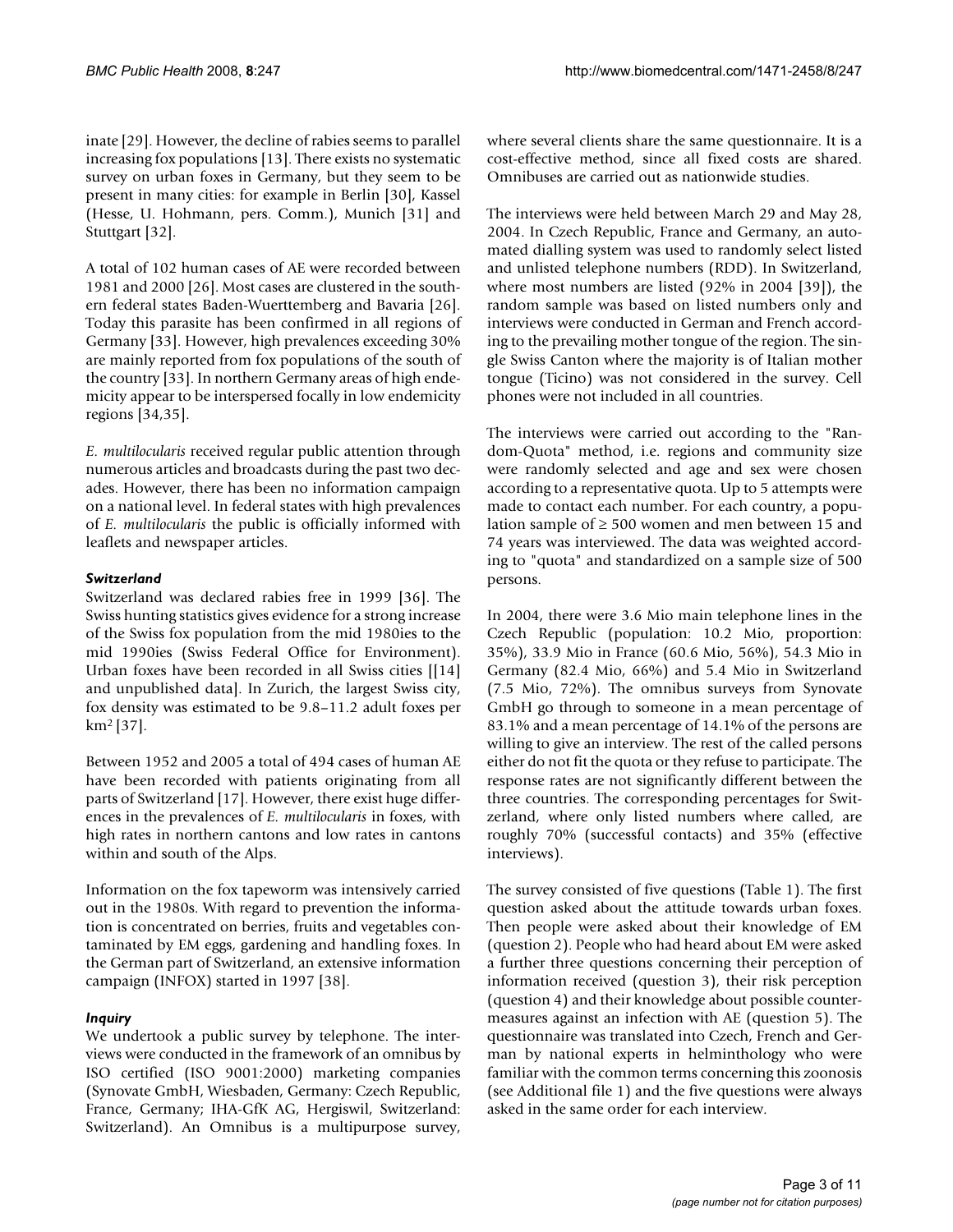| <b>Questions</b><br><b>Question 1*:</b>                                    | response                            | code           |
|----------------------------------------------------------------------------|-------------------------------------|----------------|
|                                                                            |                                     |                |
| Do you think, it is all right that there live foxes in urban areas?        | Very good                           |                |
| Do you think, it is                                                        | Rather good                         | 2              |
| (Enter a single response)                                                  | Rather bad                          | 3              |
|                                                                            | Very bad                            | 4              |
|                                                                            | Don't know                          | 5              |
| Question 2:                                                                |                                     |                |
| Have you ever heard about the fox tapeworm?                                | Yes                                 |                |
|                                                                            | No                                  | $\overline{2}$ |
| <b>Question A3:</b>                                                        |                                     |                |
| Do you think you received reasonable information on the fox tapeworm?      | Yes                                 |                |
|                                                                            | No                                  | 2              |
|                                                                            | Don't know                          | 3              |
| <b>Question A4:</b>                                                        |                                     |                |
| Do you think the fox tapeworm is a health risk to you?                     | A high risk                         |                |
| Do you think it is                                                         | A small risk                        | $\overline{2}$ |
| (Enter a single response)                                                  | No risk                             | 3              |
|                                                                            | Don't know                          | 4              |
| <b>Question A5:</b>                                                        |                                     |                |
| Do you know how you are able to protect yourself against the fox tapeworm? | To treat foxes                      |                |
| (Read and randomise list. Enter multiple responses.)                       | To de-worm cats and dogs regularly  |                |
|                                                                            | To pick and eat no wild berries     |                |
|                                                                            | To wash food before eating          |                |
|                                                                            | To cook food before eating          |                |
|                                                                            | To avoid contact with fox excrement |                |
|                                                                            | Don't know                          | 9              |

**Table 1: Questionnaire of the representative telephone inquiry conducted in Czech Republic, France, Germany and Switzerland (March – May 2004).**

\* for data analyses the answers to this question were summarized to the 3 categories: (a) "positive" = "very good" + "rather good", (b) "negative" = "very bad" + "rather bad" and (c) "don't know

Each questionnaire contained data about age and sex of the interviewees, household size, size of the community and region where they lived. In Czech Republic eight, in France nine, in Germany sixteen and in Switzerland four regions were differentiated. For each country separately, the regions were classified into areas with relative low, middle or high infection pressure (Variable STATE EM, see Table 2). The classification was done by parasitologists who have a detailed knowledge of published but also unpublished epidemiological studies on *E. multilocularis* of their country (Karel Martinek, University of West Bohemia, Czech Republik; Francis Raoul, University of Franche-Comté, France; Thomas Romig, Germany; Peter Deplazes, Switzerland).

#### *Data analysis*

In order to reach the quota of age and sex occurring in the population the data of the questionnaires were weighted with factors between 0.20 and 3.48 (median = 1). The result of the analysis with square-root transformed data

did not differ substantially compared to original data. Therefore we used untransformed data. A logistic regression model selection procedure (stepwise backward method using log-likelihood statistic) was used to identify factors affecting knowledge about the fox tapeworm (levels of response variable: 0/1, question 2) with the following variables (levels): COUNTRY, AGE (< 25, 25–44 and > 44 years), SEX, HOUSEHOLD (1–2 persons, > 2 persons, answer refused), COMMUNITY (< 5'000 inhabitants, 5'000 – 90'000 in Czech Republic and 5'000 – 50'000 in the other countries, > 90'000 in Czech Republic and > 50'000 in the other countries), STATE EM (low, middle and high endemic areas for EM, see Table 2) and ATTITUDE (attitude towards urban foxes, five levels, see question 1 in Table 1). In order to recognize country-specific effects of the other independent variables, all two way interactions with the variable COUNTRY were added to the initial model. The same procedure was applied to identify factors affecting their perception of information received (levels of response variable: 0/1, question 3).  $\chi^2$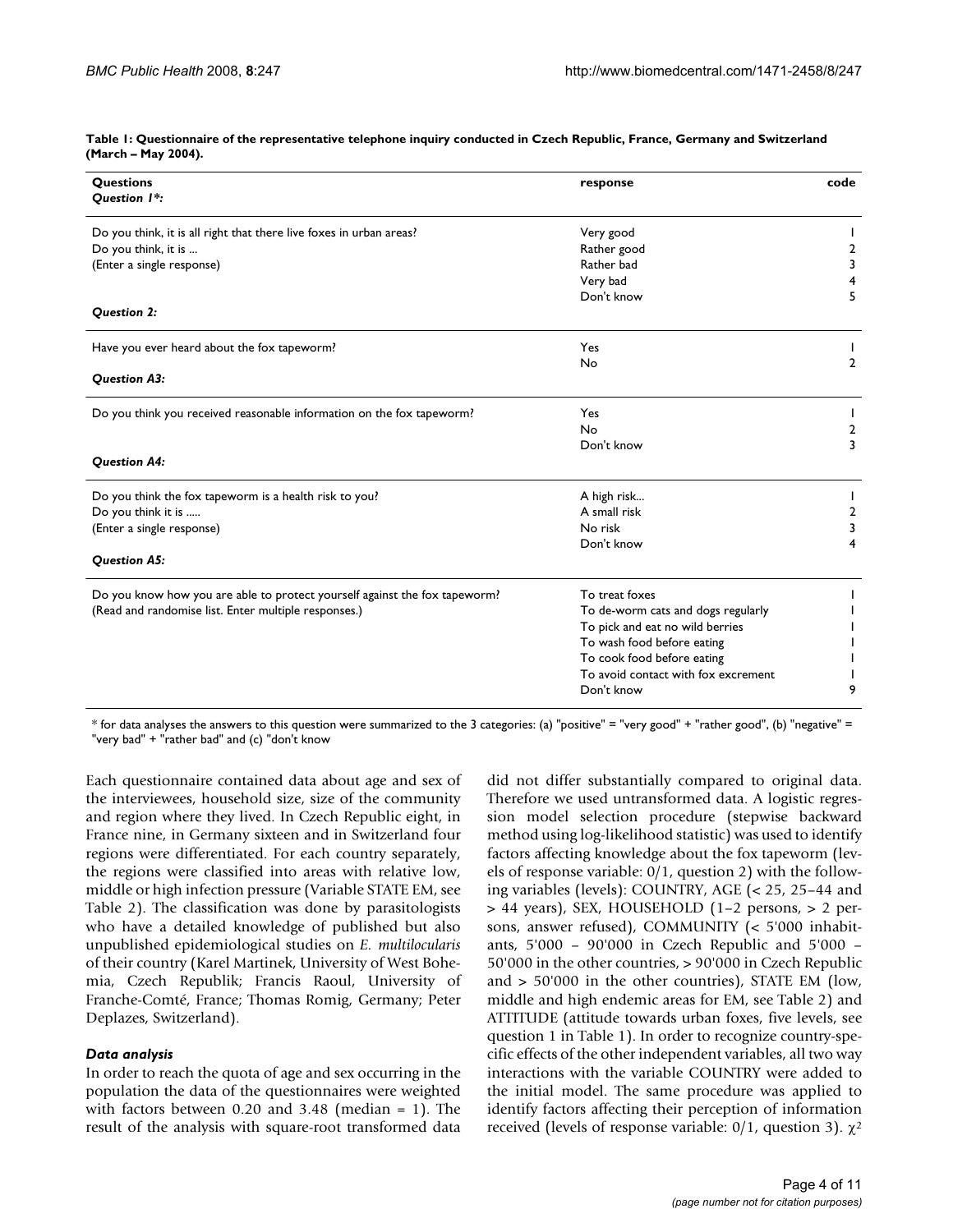Table 2: Regional classification in low, middle and high endemic areas for *E. multilocularis* (variable STATE EM) based on the expertise **of epidemiologists of Czech Republic (CZ), France (FR), Germany (DE) and Switzerland (CH).**

| country         | areas (regions)                                                                                                                                                                                                                                                                                       | classification     |
|-----------------|-------------------------------------------------------------------------------------------------------------------------------------------------------------------------------------------------------------------------------------------------------------------------------------------------------|--------------------|
| $CZ^*$          | Central Bohemia (Central Bohemia), East Bohemia (East Bohemia, Region Pardubice, Moravian Highlands (northern part)),<br>North Moravia (Region Olomouc, Maravian - Silesian), Prague (Prague)                                                                                                         | low $(N = 287)$    |
|                 | North Bohemia (North-West Bohemia, Giant Mountains - Liberec), South Bohemia (South Bohemia, Moravian Highland<br>(western part)), South Moravia (Southern Moravia, Region Zlin, Moravian Highlands (eastern part))                                                                                   | middle $(N = 213)$ |
|                 | West Bohemia (Pilsen Region, Spas of the Western Bohemia)                                                                                                                                                                                                                                             | high $(N = 41)$    |
| FR.             | Mediterranean Area (Languedoc Roussillon, Provence-Alpes Côte-d'Azur), Nord (Nord Pas-de-Calais), Paris Area (lle de<br>France), South West (Aquitaire, Midi-Pyrénées, Limousin), West (Bretagne, Pays-de-la-Loire, Poitou-Charentes), West Paris<br>Basin (Haute-Normandie, Basse Normandie, Centre) | low $(N = 356)$    |
|                 | East Paris Basin (Picardie, Champagne-Ardennes, Bourgogne)                                                                                                                                                                                                                                            | middle $(N = 40)$  |
|                 | East (Lorraine, Alsac, Franche-Comté), Rhône Alps (Rhône-Alpes, Auvergne)                                                                                                                                                                                                                             | high $(N = 104)$   |
| DE              | Berlin, Brandenburg, Bremen, Hamburg, Mecklenburg-Vorpommern, Sachsen, Sachsen-Anhalt, Schleswig-Holstein                                                                                                                                                                                             | $low (N = 125)$    |
|                 | Niedersachsen, Nordrhein-Westfalen, Rheinland-Pfalz, Saarland, Thueringen                                                                                                                                                                                                                             | middle $(N = 202)$ |
|                 | Baden-Wuerttemberg, Bayern, Hessen                                                                                                                                                                                                                                                                    | high $(N = 173)$   |
| CH <sub>†</sub> | Highlands of Switzerland (Appenzell-Ausserrhoden, Appenzell- Innerrhoden, Graubuenden, Luzern, Nidwalden, Obwalden, St.<br>Gallen, Uri, Zug, eastern part of Valais, highlands of Bern and Schwyz)                                                                                                    | middle $(N = 121)$ |
|                 | Western Switzerland (cantons Gêneve, Jura, Neuchâtel, Vaud and western part of the cantons Fribourg and Valais), Mid-<br>Western                                                                                                                                                                      | high $(N = 379)$   |
|                 | Switzerland (cantons Baselland, Baselstadt, Solothurn, western part of canton Aargau and lowlands of canton Bern)                                                                                                                                                                                     |                    |
|                 | Mid-Eastern Switzerland (cantons Schaffhausen, Schwyz, Turgau, Zuerich, eastern part of canton Aargau and northern part<br>of canton Schwyz)                                                                                                                                                          |                    |

In brackets the number of interviewed persons per category is given.

\* *E. multilocularis* is considerably less prevalent in the Czech Republic than compared to the other three countries. In order to analyze the effects of endemicity within the countries the regional classification was undertaken for each country separately.

† The canton Ticino was not included in this study

randomizations were done with Actus2 [40]. Exact binomial 95% confidence intervals (CI) for means of binomial variables were calculated with unweighted data according to the method of Clopper and Pearson [41]. All other calculations were carried out with the statistical software packages SPSS 10 [42].

# **Results**

# *Attitudes towards urban foxes*

The attitudes of people toward urban foxes were investigated by the question "*Do you think, it is all right that there live foxes in urban areas?*" (Table 1). Sample size of the interviews was 500 in France, Germany and Switzerland and 541 in Czech Republic. The number of persons not having a personal opinion towards the presence of urban foxes was highest in Czech Republic and lowest in France (CZ: 24.6%, FR: 0.0%, DE: 10.6% and CH: 8.4%; randomized  $\chi^2$  = 176.7, 3 df, p < 0.001). Among the people who had either a positive or negative attitude towards urban foxes, only 19% (95% CI: 15, 23) of Czech citizens agreed with urban foxes. This amount was significantly lower compared to France (31%, 95% CI: 27, 35), Germany (37%; 95% CI: 32, 41) and Switzerland (38%; 95% CI: 34, 43; randomized  $\chi^2$  = 44.4, 3 df, p < 0.001).

# *Knowledge about the fox tapeworm*

Of the 2041 interviewed persons 808 (39.6%) had heard about the fox tapeworm when asked the question "*Have you ever heard about the fox tapeworm?*" (Table 1). The stepwise backward logistic regression procedure revealed a highly significant model (model  $\chi^2$  = 720, 25 df, p < 0.0001) with the factor COUNTRY as the most significant factor (Table 3). In Czech Republic 13.7% (95% CI: 10.9, 16.9) and in France 17.6% (95% CI: 14.4, 21.2) had heard about the fox tapeworm. In Germany and Switzerland this amount was considerably higher with 62.6% (95% CI: 58.2, 66.9) and 69.4% (95% CI: 65.2, 73.4), respectively. There are considerable regional differences within the countries (see Additional file 2). Furthermore the variables AGE, STATE EM, COMMUNITY and ATTI-TUDE and the 2-way interactions of AGE, STATE EM and ATTITUDE with the variable COUNTRY entered the final model (Table 3). In general, a higher proportion of older people had heard about the fox tapeworm. In Czech Republic the youngest and oldest age classes had more frequently heard of EM than the age class 25–44 years (Figure 1A). In Germany, people from regions with higher prevalences of *E. multilocularis* in foxes have more frequently heard about the fox tapeworm. However, in other countries no such trend was found (Figure 1B), and also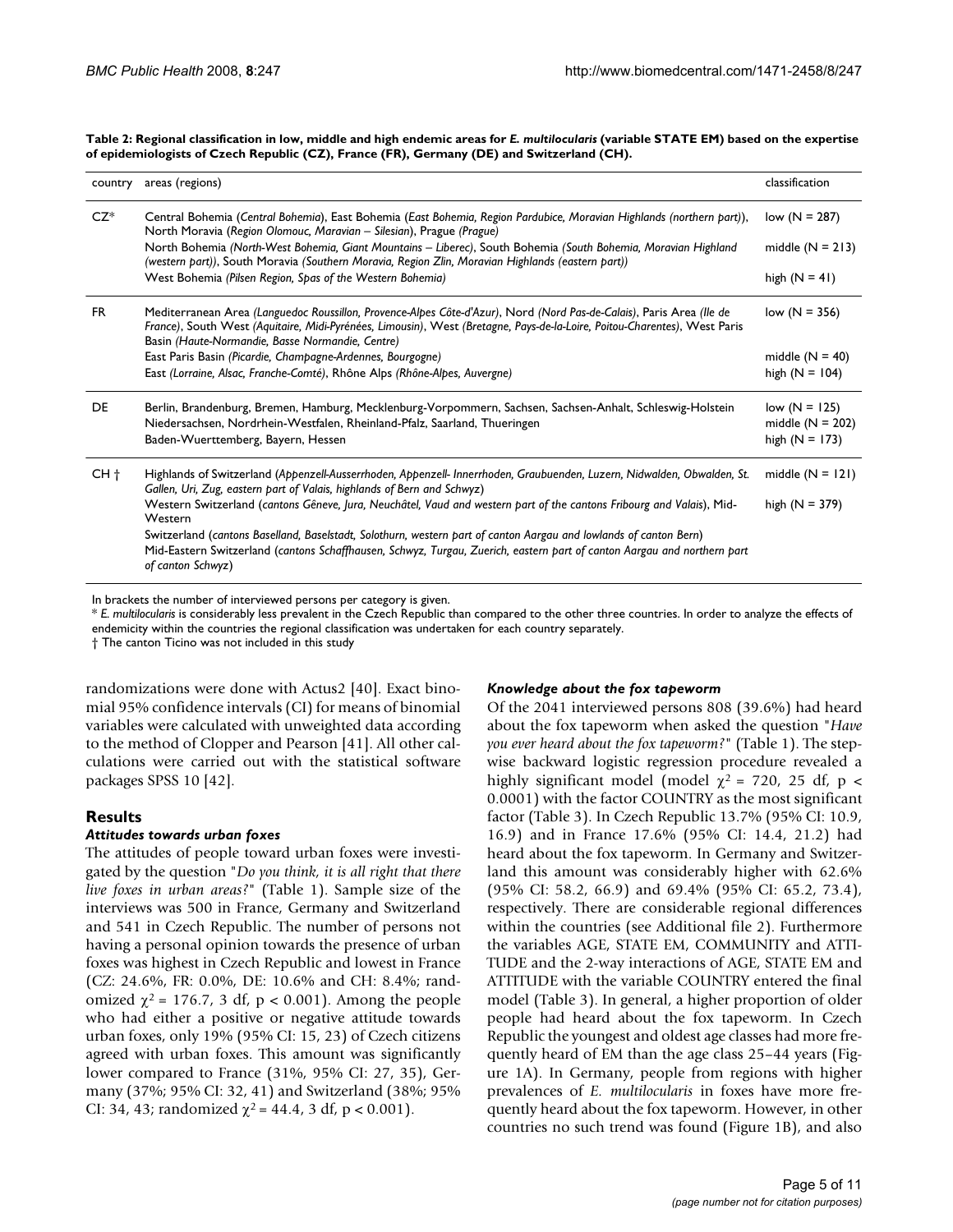**Table 3: Factors determining the proportion of people who "***have heard about the fax tapeworm***" in Czech Republic, France, Germany and Switzerland.**

| Variable*                 | Log-likelihood test statistic df |               | р       |
|---------------------------|----------------------------------|---------------|---------|
| <b>COUNTRY</b>            | 46.7                             | ٦             | < 0.001 |
| AGE                       | 17.5                             | $\mathcal{P}$ | < 0.001 |
| <b>STATE EM</b>           | 13.7                             | 3             | 0.003   |
| <b>COMMUNITY</b>          | 10.3                             | $\mathcal{P}$ | 0.006   |
| <b>ATTITUDE</b>           | 12.7                             | $\mathcal{P}$ | 0.002   |
| <b>COUNTRY * AGE</b>      | 20.3                             | 6             | 0.002   |
| <b>COUNTRY * STATE EM</b> | 21.9                             | 5             | 0.001   |
| COUNTRY * ATTITUDE        | 17.1                             | 5             | 0.004   |
|                           |                                  |               |         |

Significant factors of the final model of the stepwise backward logistic regression are given. Effect size of these factors is shown in Figure 1. \*Variables that did not enter the final model: Sex, Household, Country × Sex, Country × Household, Country × Household, Country × Community

in high endemic regions of Czech Republic and France knowledge on EM was moderate (19.5% and 16.5%, respectively).

People from small villages had in general more frequently heard about EM than people from medium sized and large communities (Figure 1C). In the Czech Republic and France, no clear effect of the attitude towards urban foxes was observed (Figure 1D), but in Switzerland people with neither positive nor negative attitude had heard about the fox tapeworm less frequently. In Germany people with a negative attitude towards urban foxes had more frequently heard about EM than people with a positive attitude.

All people that had heard about the fox tapeworm were then asked whether they had "*received reasonable information about the fox tapeworm*" (question 3, sample size is given in Table 4). The model selection procedure revealed a highly significant model ( $\chi^2$  = 71.2, 7 df, p < 0.0001) including the variables COUNTRY, AGE and COMMU-NITY. No two-way interactions entered the model and the variable COUNTRY was again the most significant parameter (Table 4). The proportion of the residents who felt to be reasonably informed was significantly higher in Czech Republic (54%; 95% CI: 42, 67), Germany (60.1%, 95% CI: 55, 65) and Switzerland (56%, 95% CI: 50, 62) than in France (17%, 95% CI: 10, 27). Furthermore younger people and people from large cities felt to be less informed than older people and people from small and medium sized communities, respectively (Table 4).

#### *Risk perception and protection measures*

The answers to the question "*Do you think the fox tapeworm is a health risk to you?" (question 4*, Table 1*)* revealed a significantly different risk perception regarding the fox tapeworm between the investigated countries (randomized  $\chi^2$  = 61.1, 6 df, p < 0.001). In Switzerland, only 12.1% of the people who had heard about the fox tapeworm thought that EM represents a high risk. In France this amount was 42.5% (Figure 2). Every fourth person in Czech Republic, France and Switzerland thinks that the fox tapeworm is no risk. In Germany this amount was considerably lower (16.5%, Figure 2).

With the question "*Do you know how you are able to protect yourself against the fox tapeworm?*" (question 5) people who had heard about the fox tapeworm were offered 6 possibilities how they could protect themselves against AE. In France the mean number of selected answers was 4.3 and in Germany 4.8. In Czech Republic and Switzerland only a mean of 2.5 and 2.3 answers were selected.

Among the three food related answers ("cook food", "wash food" and "no wild berries") the option "no wild berries" was selected most frequently in Germany and Switzerland. This answer was least frequently selected in Czech Republic and France where the answer "wash food" was given priority (Figure 3). In Germany each answer was selected from over 70% of the interviewees and it was the only country where the answer "treat foxes" did not rank at the last position. In Czech Republic and Switzerland a higher variation between the different answers was recorded ranging from 20.3% and 14.7% ("treat foxes") to 60.8% and 55.9% ("avoid fox droppings"), respectively (Figure 3).

#### **Discussion**

The public awareness, the perception about the quality of information as well as the risk perception differed considerably. In the Czech Republic and in France, a minority of less than 20% has already heard about the fox tapeworm, whereas in Switzerland and Germany a majority of more than 60% knew about the parasite. Inquires harbor the risk that some parties of the population are systematically excluded. In telephony surveys, this could specifically be persons/households without phones e.g. student population. Telephone answering machines and caller identification services threaten the ability to conduct valid and reliable survey research via telephone by undermining the representativeness of the resulting sample [43]. It was recognized that non-coverage rates due to non-listed phones and omitting cell phones are growing issues [44]. Considering these methodological limitations, the results of telephone inquires have to be interpreted carefully. However, in comparative analyses as in our study with four neighbouring countries, we assume that this problem is less important, because bias, if any, might be similar in these countries.

Interestingly even in some high endemic areas where AE has been present for decades (e.g. Eastern France) public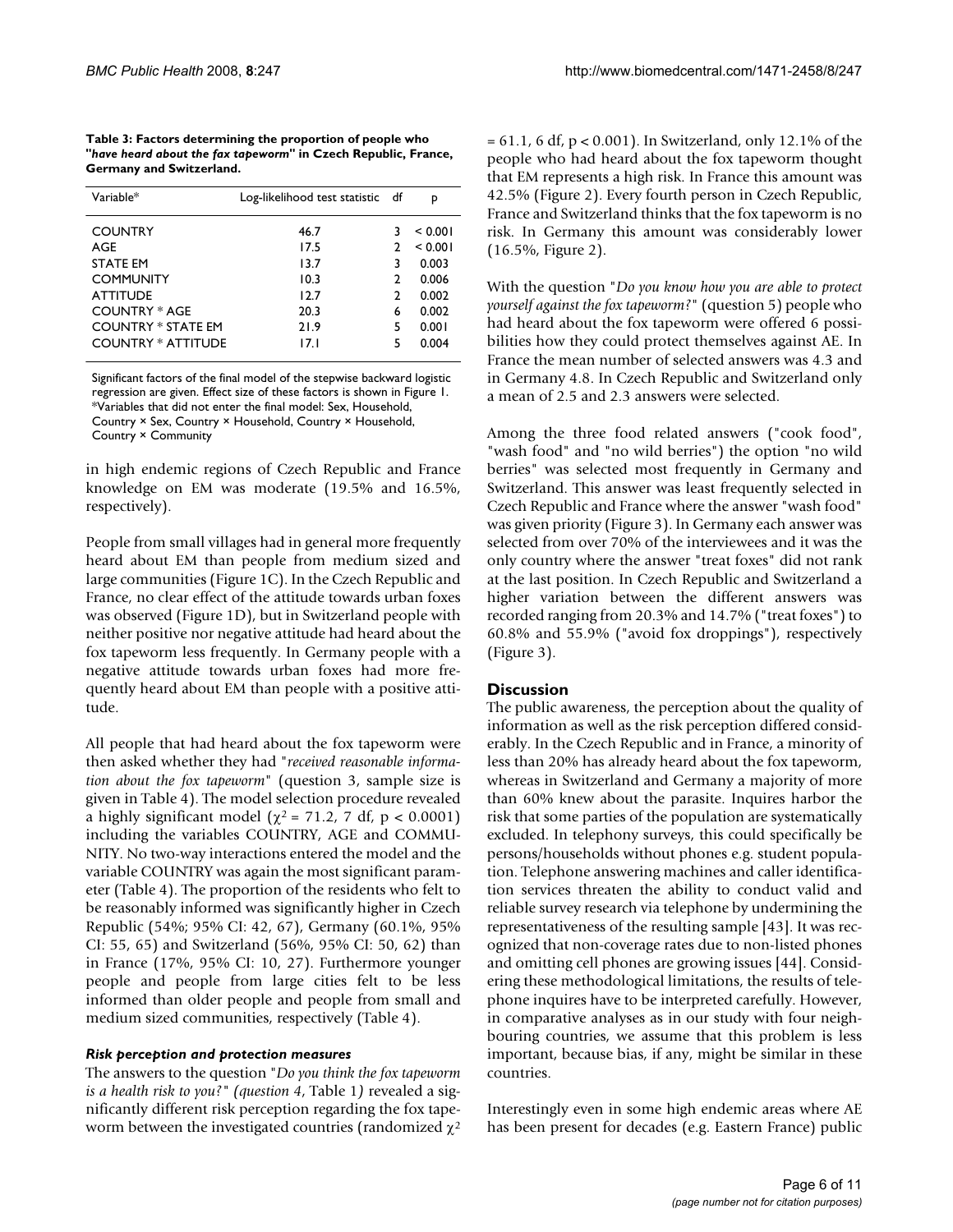

#### Figure 1

**Factors affecting whether somebody has "heard about the fox tapeworm"**. Percentages of interviewees in Czech Republic (CZ), France (FR), Germany (DE) and Switzerland (CH) that know the fox tapeworm (error lines = 95% confidence intervals). **(A)** AGE: age of interviewee. **(B)** STATUS EM: rough estimate of *E. multilocularis* prevalence in foxes in the region where the interviewees live: 'low/not detected' = prevalence is low or the parasite has yet not been detected, 'middle' = middle prevalence, 'high' = high relative prevalence (in Switzerland no low endemic region was identified). **(C)** COMMUNITY: '< 5'000' = the interviewee lives in a community with less than 5'000 inhabitants, '5–50/90'000' = community with 5 to 50 thousands inhabitants (FR, CH, DE) or in a community with 5 to 90 thousands inhabitants (CZ), '> 50/90'000' = community with more than 50 thousands (FR, CH, DE) or 90 thousands (CZ) inhabitants. **(D)** ATTITUDE: 'negative' = interviewees think it is very/rather bad that foxes live in urban areas, 'positive' = interviewees think it is very/rather good that foxes live in urban areas, 'don't know' = interviewees do no have an attitude towards urban foxes.

knowledge is moderate. To improve existing information channels, future surveys should therefore reveal where people received their information on alveolar echinococcosis and their general health information. Furthermore considering data on educational level and/or income could shed light on how and from where people get their knowledge about this zoonosis. However, experience from Switzerland suggests that proactive information can help to improve knowledge on AE without provoking exaggerated reactions. In 1996, the Integrated Fox Project IFP, a research and information project on the increasing fox populations and fox transmitted zoonoses was started in Switzerland. The information campaign INFOX was part of the IFP and in 1997 and 1998 it publicized the project extensively by means of TV series, radio interviews and many newspaper articles [38]. Part of the information campaign was centred on the fox tapeworm with the aim to prevent overreaction or panic and to show people how to deal with foxes and the risk of AE. The information campaign focused on the German speaking part of Switzerland. This might explains why significantly fewer people had knowledge about this parasite in the French speaking part (see Additional file 2). Our results give evidence that access to information on *E. multilocularis* can enhance realistic risk perception. In France, where fewer interviewees thought that they were reasonably informed,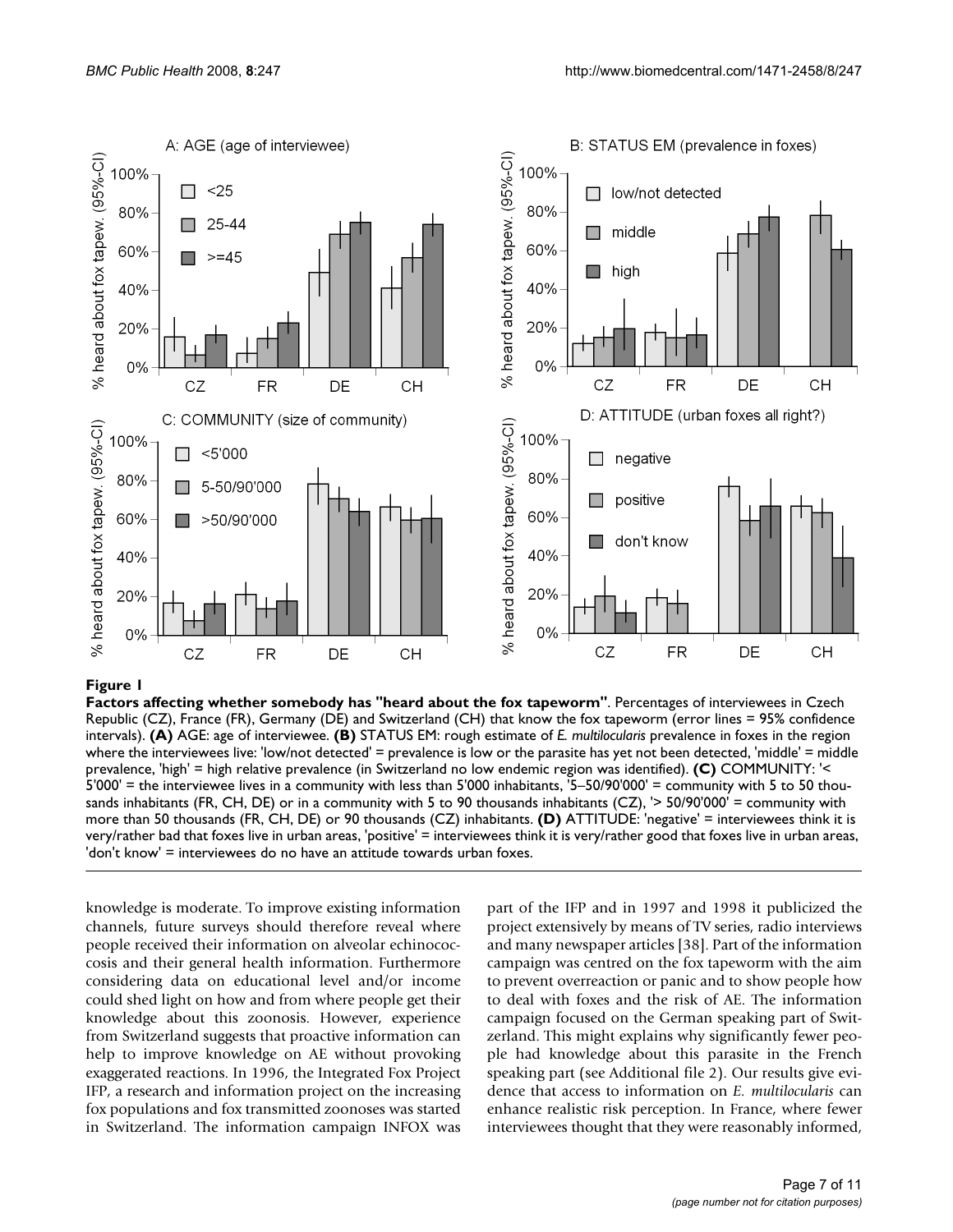| Variable*                                                        | OR   | 95% CI     |
|------------------------------------------------------------------|------|------------|
| COUNTRY (log likelihood test statistic 64.0, df 3, $p < 0.001$ ) |      |            |
| France vs. Germany                                               | 0.11 | 0.06, 0.20 |
| Switzerland vs. Germany                                          | 0.73 | 0.52, 1.01 |
| Czech Republic vs. Germany                                       | 0.74 | 0.42, 1.27 |
| AGE (log likelihood test statistic 7.0, df 2, $p < 0.05$ )       |      |            |
| $< 25$ vs. $>= 45$ years                                         | 0.58 | 0.35, 0.92 |
| $25 - 44$ vs. $>= 45$ years                                      | 0.74 | 0.53. 1.01 |
| COMMUNITY (log likelihood test statistic 7.7, df 2, $p < 0.05$ ) |      |            |
| $\epsilon$ = 5000 vs. > 50/90'000* inhabitants                   | 1.75 | 1.17.261   |
| $5'000 - 50/90'000$ vs. $> 50/90'000^*$ inhabitants              | I.41 | 0.97.2.04  |

**Table 4: Factors determining the proportion of people who think that they "***received reasonable information about the fox tapeworm***" in Czech Republic, France, Germany and Switzerland.**

Effect size is expressed by the odds ratios (OR) of the significant factors in the final model of the stepwise backward logistic regression. In the

analyses only interviewees are included that have heard about the fox tapeworm (CZ: N = 68, FR: N = 88, DE: N = 343, CH: N = 309).

\* Variables who did not enter the final model: Sex, Household, State EM, Attitude, Country × Age, Country × Sex, Country × Household, Country × State EM, Country × Community, Country × Attitude.

more interviewees believed that this zoonosis was either no risk at all or a high risk, than compared to Germany and Switzerland.

Most AE cases in Central Europe were recorded from western Austria, south-western Germany, eastern France, and Swiss Midlands [17,45], where recent surveys revealed high prevalence rates of *E. multilocularis* in foxes [46]. Data from Central Europe indicate low annual incidence of new AE cases between 0.02 and 1.4 cases per 100'000 persons for entire countries or large endemic regions [47]. However, in Switzerland, a recent survey revealed a signif-



# Risk perception of fox tapeworm

#### **Figure 2**

**Risk perception regarding the fox tapeworm**. Percentages of interviewees in Czech Republic (CZ), France (FR), Germany (DE) and Switzerland (CH) who think that the fox tapeworm represents no risk, a low risk or a high risk for themselves. In the graph only interviewees are included that have "*ever heard about the fox tapeworm*" (CZ: N = 68, FR: N  $= 88$ , DE: N = 343, CH: N = 309).

icant increase of annual incidence from 0.10 to 0.26 cases per 100,000 between 1990 and 2005 [17]. This increase is likely to reflect a general increase of fox population densities and/or the simultaneous rise of urban foxes with a concomitant increase of infection pressure in urban environments [12]. Thus urban inhabitants, which according to our study are less informed, should be especially targeted in future information campaigns. As urban habitants tend to have a more positive attitude towards foxes [48,49], information on keeping foxes shy and not feeding them is of special significance for this target group.

AE is a very slowly progressing disease. Frequently the disease is incurable and requires a life-long medical treatment. Therefore it is of importance that also young people, who appear to be generally less well informed, are addressed in communications about this disease.

The public survey show that between 40% and 83% of the people feels not reasonably or not at all informed about the fox tapeworm. The severity of the human AE provides attractive material for shocking reports that promote panic and overreaction which could result in unrealistic public demands. Uninformed people are especially susceptible to misinformation that can provoke anxiety and exaggerated preventive behavior which have a negative impact on quality of life. Nevertheless, regarding the increased infection pressure with *E. multilocularis* in many regions, proactive education of the public is urgently required.

# **Conclusion**

Our results and the epidemiology of *E. multilocularis* call for appropriate publicity about this zoonotic parasite. Based on the public survey we propose that future public information should: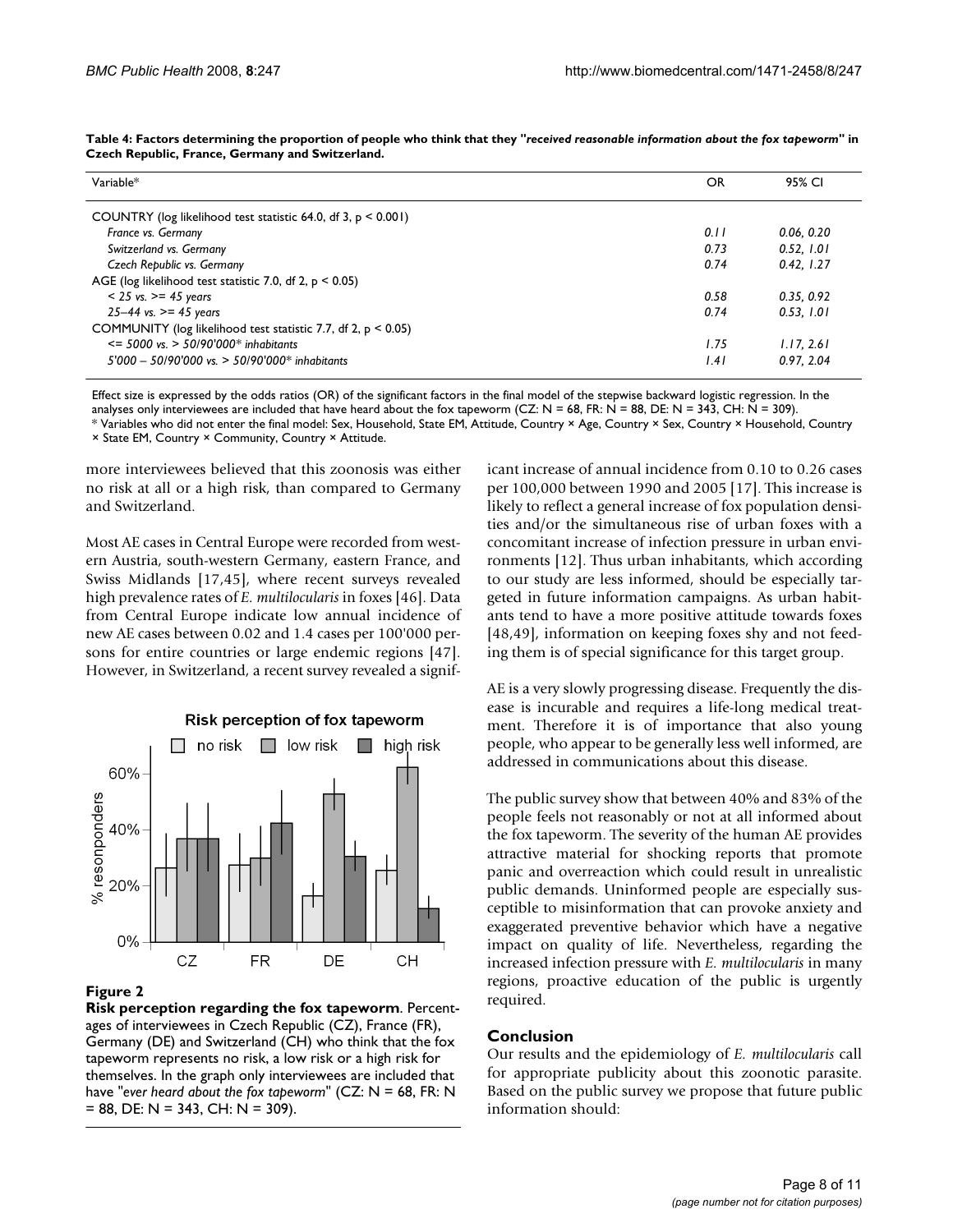

# Figure 3

**Knowledge on prevention measures against alveolar echinococcosis**. Percentages of interviewees who selected among 7 answers to the question "*Do you know how you are able to protect yourself against the fox tapeworm?*" in Czech Republic (CZ), France (FR), Germany (DE) and Switzerland (CH). Each person was allowed to select several answers. People who selected no answer are summarized in the category "don't know" (white bars). Error lines represent 95% confidence intervals. In the graph only interviewees are included that have "*ever heard about the fox tapeworm*" (CZ: N = 68, FR: N = 88, DE: N = 343, CH: N = 309).

### *1. Enable the public to achieve a realistic risk perception by pro-active communication*

When dealing with foxes, pets or other risk factors, there is a clear demand for pro-active public information about the fox tapeworm. However, alveolar echinococcosis is a rare disease. To avoid overreactions every information campaign should clearly state this fact.

# *2. Focus on target groups and regions that are at higher risk*

Information campaigns should prioritize regions with high infection pressure and where actual knowledge is poor. Furthermore information should target groups that are at higher risk (e.g. dog owners, farmers) and that have poor knowledge (young people, urban population).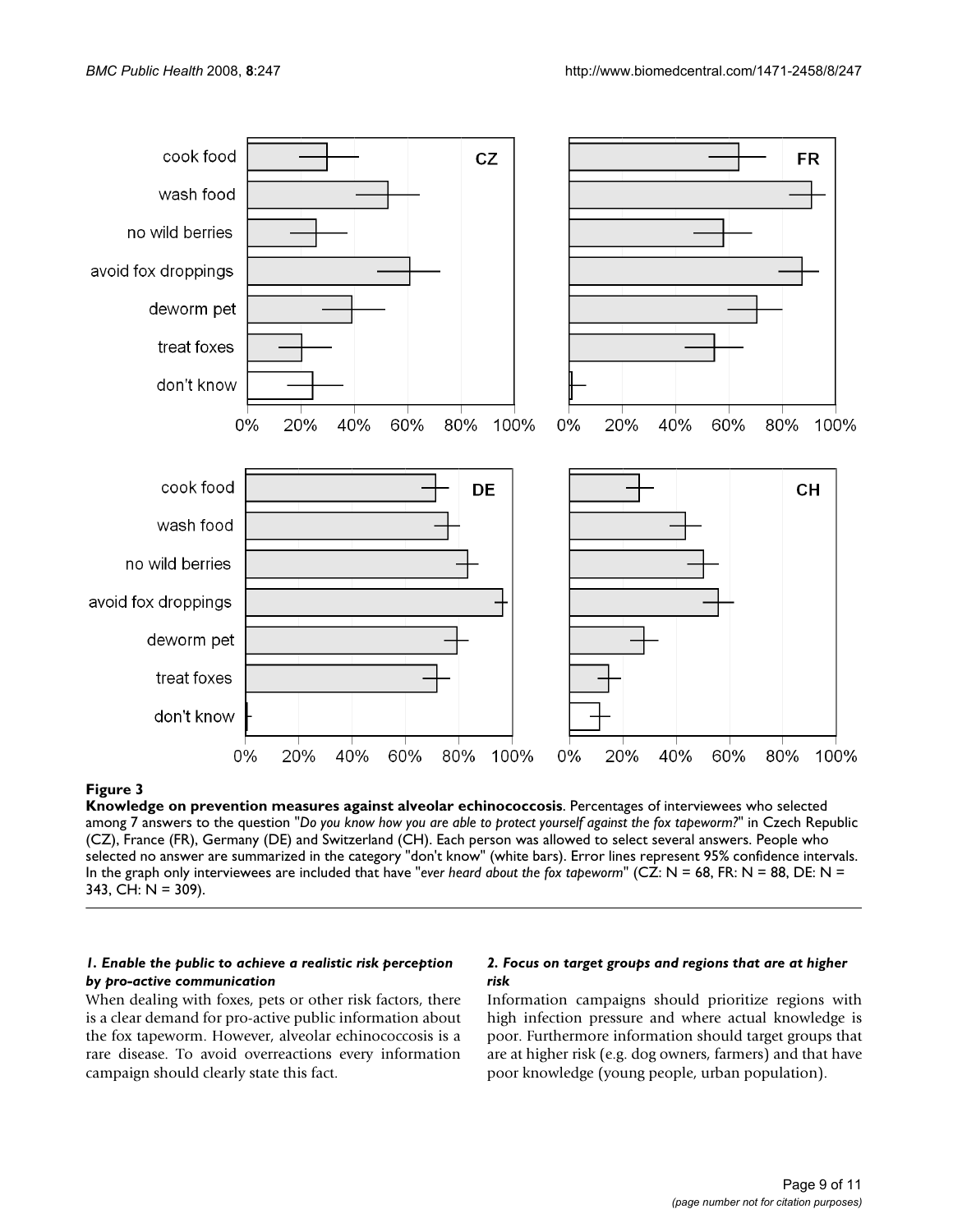#### *3. Give clear information, based on scientific facts, on how people can minimize their infection risk*

Information campaigns should give clear advice how it is possible to protect against the disease and focus on actions that people can do by their own rather than on actions that are in the responsibility of the authorities (e.g. "treat foxes"). Recommendations for prevention should focus on options that are clearly related to the infection risk. For example dogs could be a source of infection [9] and the knowledge about this risk and its prevention by deworming dogs regularly should be improved.

#### *4. Give information on rules how to behave toward foxes*

Foxes live in close neighbourhood to humans. As fox populations in urban areas clearly can not be removed or noticeably regulated on a long term, every information campaign on the fox tapeworm should include information about urban foxes and on how to behave towards them (e.g. no feeding, no taming).

#### **Ethical Approval**

The data resulted from an anonymized telephone survey. Study participants were first asked whether they accept to take part in our survey. No approval by an ethics committee is necessary for the applied methodology.

#### **Competing interests**

The authors declare that they have no competing interests.

#### **Authors' contributions**

DH contributed to the conception and design of the study, participated in the statistical analyses and drafted the manuscript. FB performed the statistical analyses and helped to draft the manuscript. SG conceived of the study, participated in its conception and design and organized the telephone survey. TR, PD and PK participated in the conception of the study and critically revised the manuscript. All authors read and approved the final manuscript.

#### **Additional material**

#### **Additional file 1**

*Questions of the inquiry. Questions of the inquiry – French, Czech and German version: Inquiry in French, Czech and German language* Click here for file [\[http://www.biomedcentral.com/content/supplementary/1471-](http://www.biomedcentral.com/content/supplementary/1471-2458-8-247-S1.pdf)

2458-8-247-S1.pdf]

# **Additional file 2**

*Regional differences in knowledge on* **Echinococcosis multilocularis***. Regional differences in knowledge on* Echinococcosis multilocularis*: Percentage of interviewees that have ever heard about the fox tapeworm in low, middle and high endemic regions of the Czech Republic, France, Germany and Switzerland.* Click here for file [\[http://www.biomedcentral.com/content/supplementary/1471-](http://www.biomedcentral.com/content/supplementary/1471-2458-8-247-S2.pdf) 2458-8-247-S2.pdf]

#### **Acknowledgements**

The authors thank Gianreto Raselli for his advice for the design of the questionnaire, Karel Martinek and Francis Raoul for their useful suggestions and the translation of the questionnaire and Paul Torgerson for his valuable comments on earlier drafts of the manuscript. The study was supported by the Swiss Federal Office for Education and Science (EchinoRisk Projekt QLK2-CT-2001-001995/BBW Nr. 00.0586-2).

#### **References**

- 1. Macpherson CNL: **[Human behaviour and the epidemiology of](http://www.ncbi.nlm.nih.gov/entrez/query.fcgi?cmd=Retrieve&db=PubMed&dopt=Abstract&list_uids=16102769) [parasitic zoonoses.](http://www.ncbi.nlm.nih.gov/entrez/query.fcgi?cmd=Retrieve&db=PubMed&dopt=Abstract&list_uids=16102769)** *Int J Parasitol* 2005, **35:**1319-1331.
- 2. Hansen J, Holm L, Frewer L, Robinson P, Sandoe P: **[Beyond the](http://www.ncbi.nlm.nih.gov/entrez/query.fcgi?cmd=Retrieve&db=PubMed&dopt=Abstract&list_uids=14550309) [knowledge deficit: recent research into lay and expert atti](http://www.ncbi.nlm.nih.gov/entrez/query.fcgi?cmd=Retrieve&db=PubMed&dopt=Abstract&list_uids=14550309)[tudes to food risks.](http://www.ncbi.nlm.nih.gov/entrez/query.fcgi?cmd=Retrieve&db=PubMed&dopt=Abstract&list_uids=14550309)** *Appetite* 2003, **41:**111-121.
- 3. Slovic P, Peters E, Finucane ML, MacGregor DG: **[Affect, risk, and](http://www.ncbi.nlm.nih.gov/entrez/query.fcgi?cmd=Retrieve&db=PubMed&dopt=Abstract&list_uids=16045417) [decision making.](http://www.ncbi.nlm.nih.gov/entrez/query.fcgi?cmd=Retrieve&db=PubMed&dopt=Abstract&list_uids=16045417)** *Health Psychol* 2005, **24:**S35-S40.
- 4. Ammann R, Eckert J: **Clinical Diagnosis and Treatment of Echinococcosis in Humans.** In *Echinococcus and Hydatid Disease* Edited by: Thompson RCA, Lymbery AJ. Australia: CAB International; 1995.
- 5. Torgerson PR, Budke CM: **[Echinococcosis an international](http://www.ncbi.nlm.nih.gov/entrez/query.fcgi?cmd=Retrieve&db=PubMed&dopt=Abstract&list_uids=12726737) [public health challenge.](http://www.ncbi.nlm.nih.gov/entrez/query.fcgi?cmd=Retrieve&db=PubMed&dopt=Abstract&list_uids=12726737)** *Res Vet Sci* 2003, **74:**191-202.
- 6. Hegglin D, Bontadina F, Contesse P, Gloor S, Deplazes P: **Plasticity of predation behaviour as a putative driving force for parasite life-cycle dynamics: the case of urban foxes and** *Echinococcus multilocularis* **tapeworm.** *Funct Ecol* 2007, **21:**552-560.
- <span id="page-9-0"></span>7. Viel JF, Giraudoux P, Abrial V, Bresson-Hadni S: **Water vole (***Arvicola terrestris* **[Scherman\) density as risk factor for human](http://www.ncbi.nlm.nih.gov/entrez/query.fcgi?cmd=Retrieve&db=PubMed&dopt=Abstract&list_uids=10548289) [alveolar echinococcosis.](http://www.ncbi.nlm.nih.gov/entrez/query.fcgi?cmd=Retrieve&db=PubMed&dopt=Abstract&list_uids=10548289)** *Am J Trop Med Hyg* 1999, **61:**559-565.
- 8. Kreidl P, Allerberger F, Judmaier G, Auer H, Aspöck H, Hall AJ: **[Domestic pets as risk factors for alveolar hydatid disease in](http://www.ncbi.nlm.nih.gov/entrez/query.fcgi?cmd=Retrieve&db=PubMed&dopt=Abstract&list_uids=9596476) [Austria.](http://www.ncbi.nlm.nih.gov/entrez/query.fcgi?cmd=Retrieve&db=PubMed&dopt=Abstract&list_uids=9596476)** *Am J Epidemiol* 1998, **147:**978-981.
- 9. Kern P, Ammon A, Kron M, Sinn G, Sander S, Petersen LR, Gaus W: **[Risk factors for alveolar echinococcosis in humans.](http://www.ncbi.nlm.nih.gov/entrez/query.fcgi?cmd=Retrieve&db=PubMed&dopt=Abstract&list_uids=15663843)** *Emerg Infect Dis* 2004, **10:**2088-2093.
- 10. Tiaoying L, Jiamin Q, Wen Y, Craig P, Xingwang C, Ning X, Ito A, Giraudoux P, Wulamu M, Wen Y, Schantz PM: **[Echinococcosis in](http://www.ncbi.nlm.nih.gov/entrez/query.fcgi?cmd=Retrieve&db=PubMed&dopt=Abstract&list_uids=16485472) [Tibetan populations, Western Sichuan Province, China.](http://www.ncbi.nlm.nih.gov/entrez/query.fcgi?cmd=Retrieve&db=PubMed&dopt=Abstract&list_uids=16485472)** *Emerg Infect Dis* 2005, **11:**1866-1873.
- 11. Vuitton DA, Zhou H, Bresson-Hadni S, Wang Q, Piarroux M, Raoul F, Giraudoux P: **[Epidemiology of alveolar echinococcosis with](http://www.ncbi.nlm.nih.gov/entrez/query.fcgi?cmd=Retrieve&db=PubMed&dopt=Abstract&list_uids=15027607) [particular reference to China and Europe.](http://www.ncbi.nlm.nih.gov/entrez/query.fcgi?cmd=Retrieve&db=PubMed&dopt=Abstract&list_uids=15027607)** *Parasitology* 2003, **127:**S87-S107.
- 12. Deplazes P, Hegglin D, Gloor S, Romig T: **Wilderness in the city: the urbanization of** *Echinococcus multilocularis***[.](http://www.ncbi.nlm.nih.gov/entrez/query.fcgi?cmd=Retrieve&db=PubMed&dopt=Abstract&list_uids=14747021)** *Trends Parasitol* 2004, **20:**77-84.
- 13. Chautan M, Pontier D, Artois M: **Role of rabies in recent demographic changes in red fox (***Vulpes vulpes***) populations in Europe.** *Mammalia* 2000, **64:**391-410.
- 14. Gloor S, Bontadina F, Hegglin D, Deplazes P, Breitenmoser U: **The rise of urban fox populations in Switzerland.** *Mamm Biol* 2001, **66:**155-164.
- 15. Eckert J, Deplazes P: **[Biological, epidemiological and clinical](http://www.ncbi.nlm.nih.gov/entrez/query.fcgi?cmd=Retrieve&db=PubMed&dopt=Abstract&list_uids=14726458) [aspects of echinococcosis: a zoonosis of increasing concern.](http://www.ncbi.nlm.nih.gov/entrez/query.fcgi?cmd=Retrieve&db=PubMed&dopt=Abstract&list_uids=14726458)** *Clin Microbiol Rev* 2004, **17:**107-135.
- 16. Jenkins DJ, Romig T, Thompson RCA: **[Emergence/re-emergence](http://www.ncbi.nlm.nih.gov/entrez/query.fcgi?cmd=Retrieve&db=PubMed&dopt=Abstract&list_uids=16157340) [of Echinococcus spp.- a global update.](http://www.ncbi.nlm.nih.gov/entrez/query.fcgi?cmd=Retrieve&db=PubMed&dopt=Abstract&list_uids=16157340)** *Int J Parasitol* 2005, **35:**1205-1219.